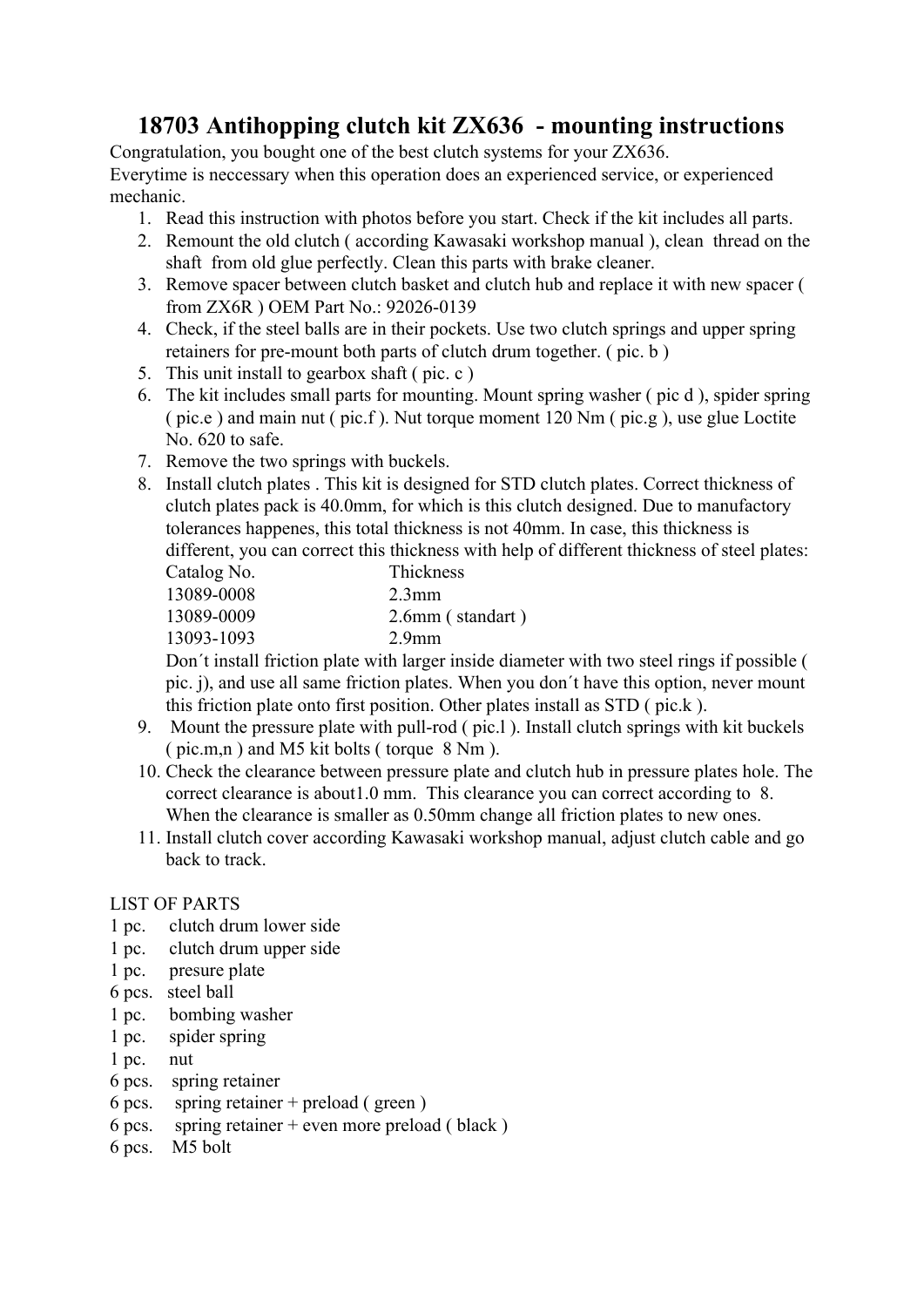





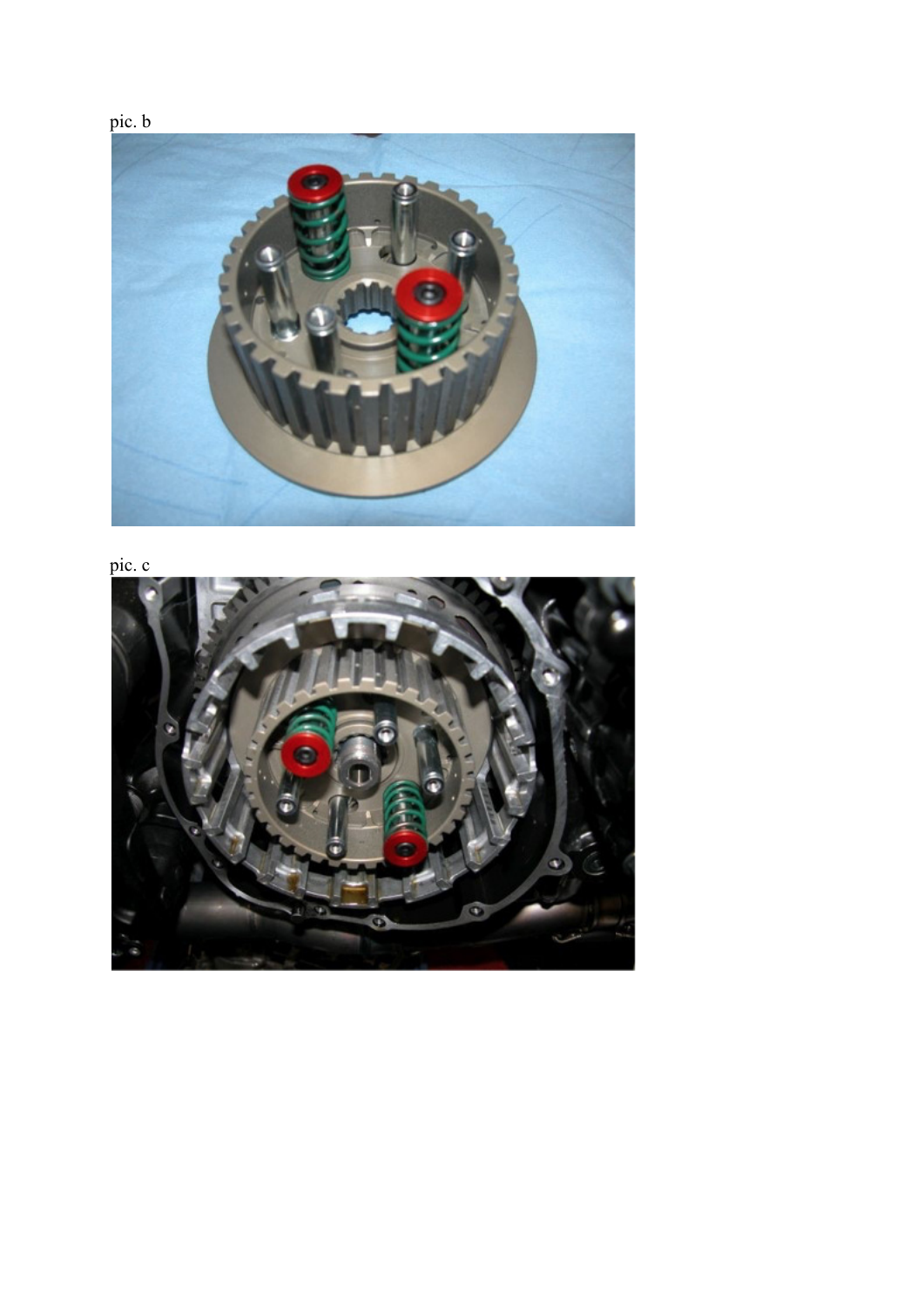



pic. e

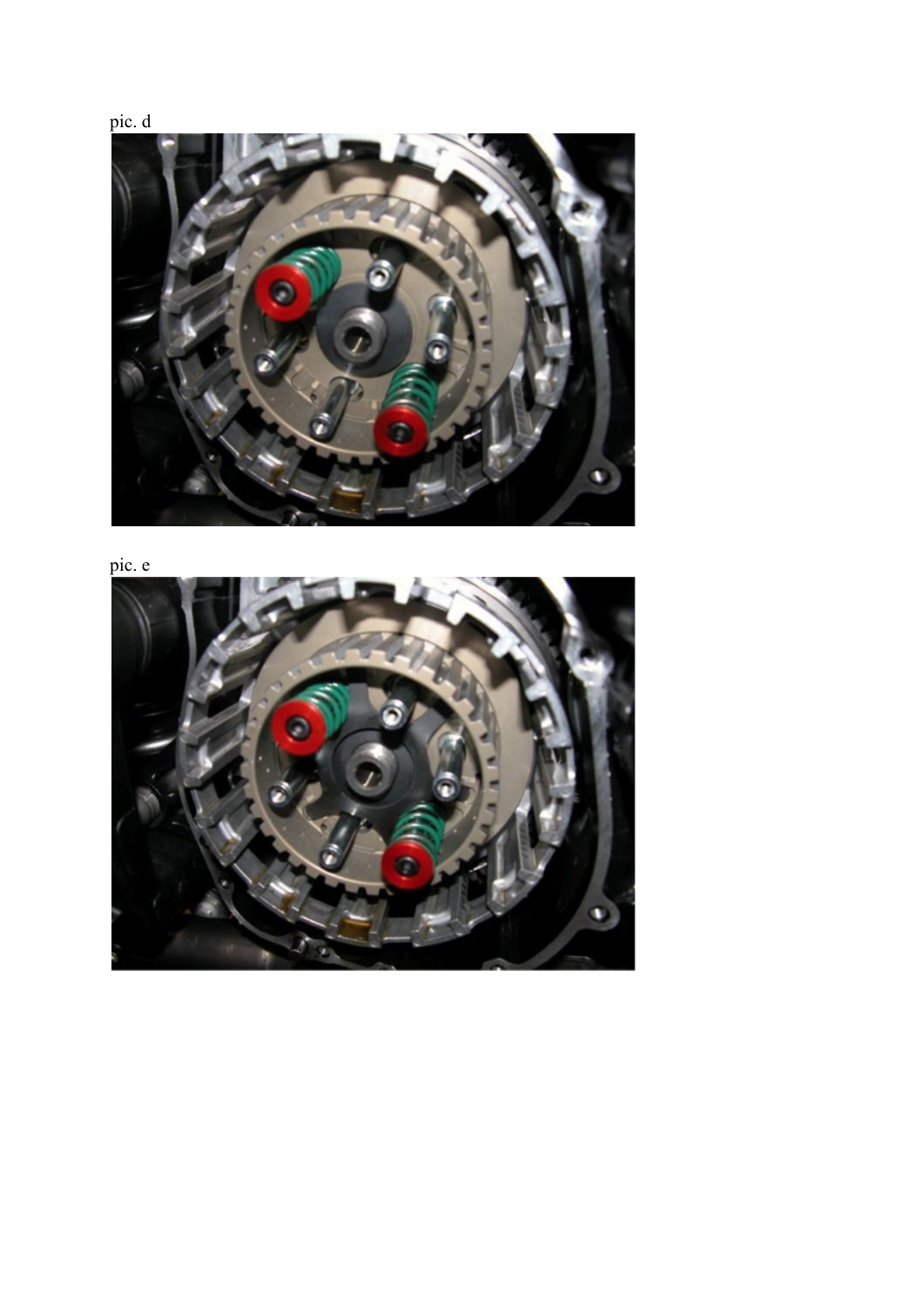



pic. g

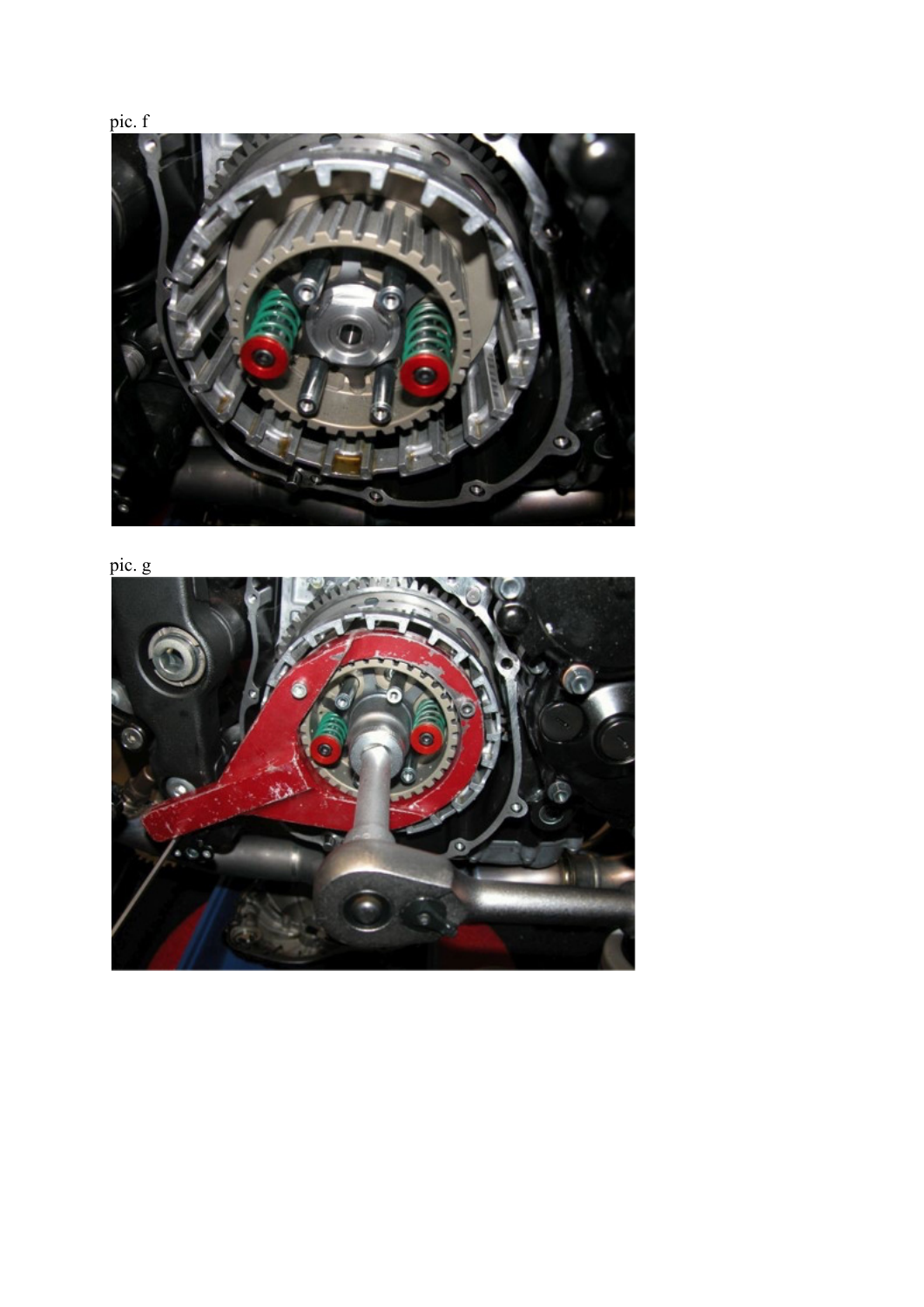



 $pic. i$ 

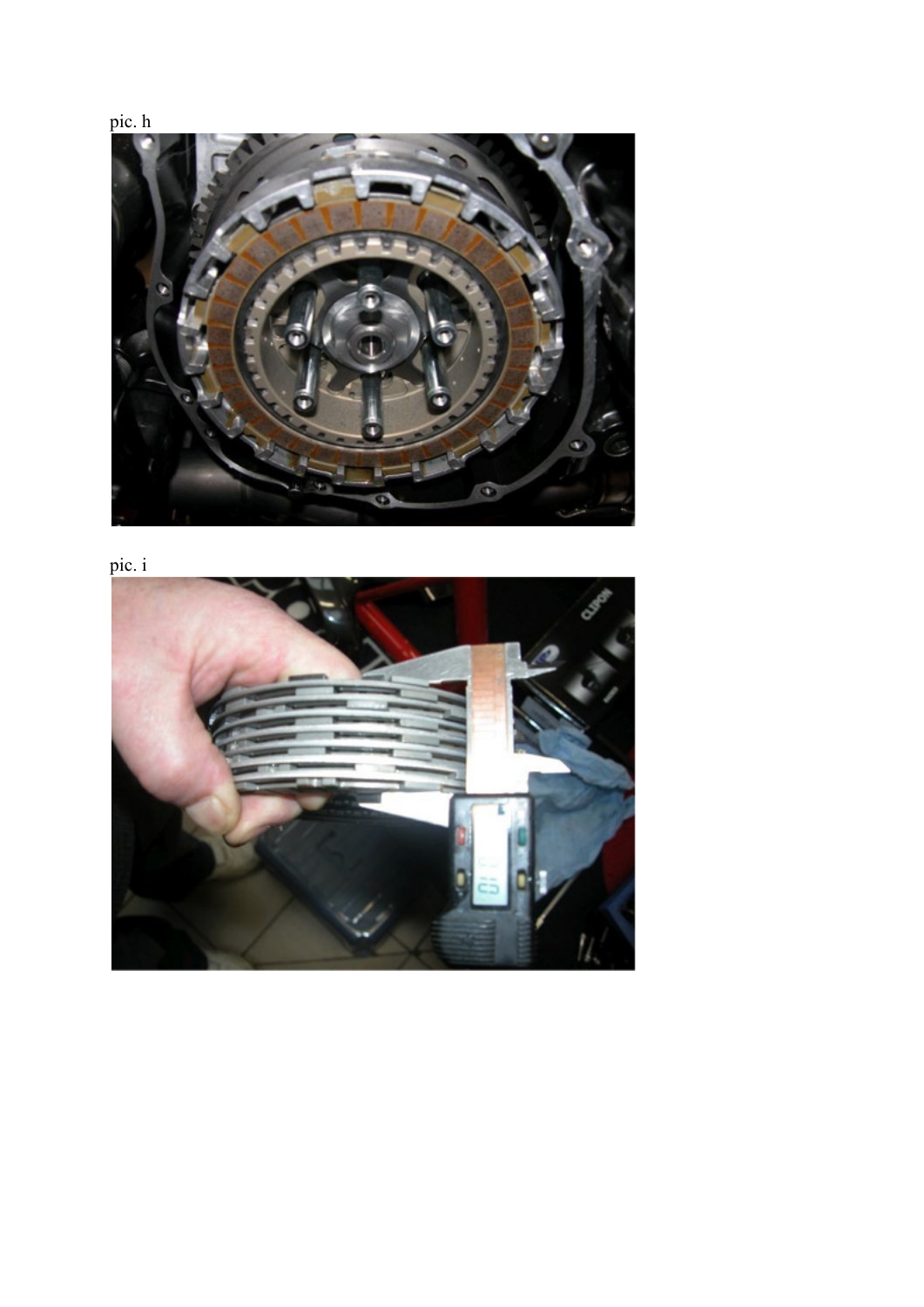

pic. k



pic. j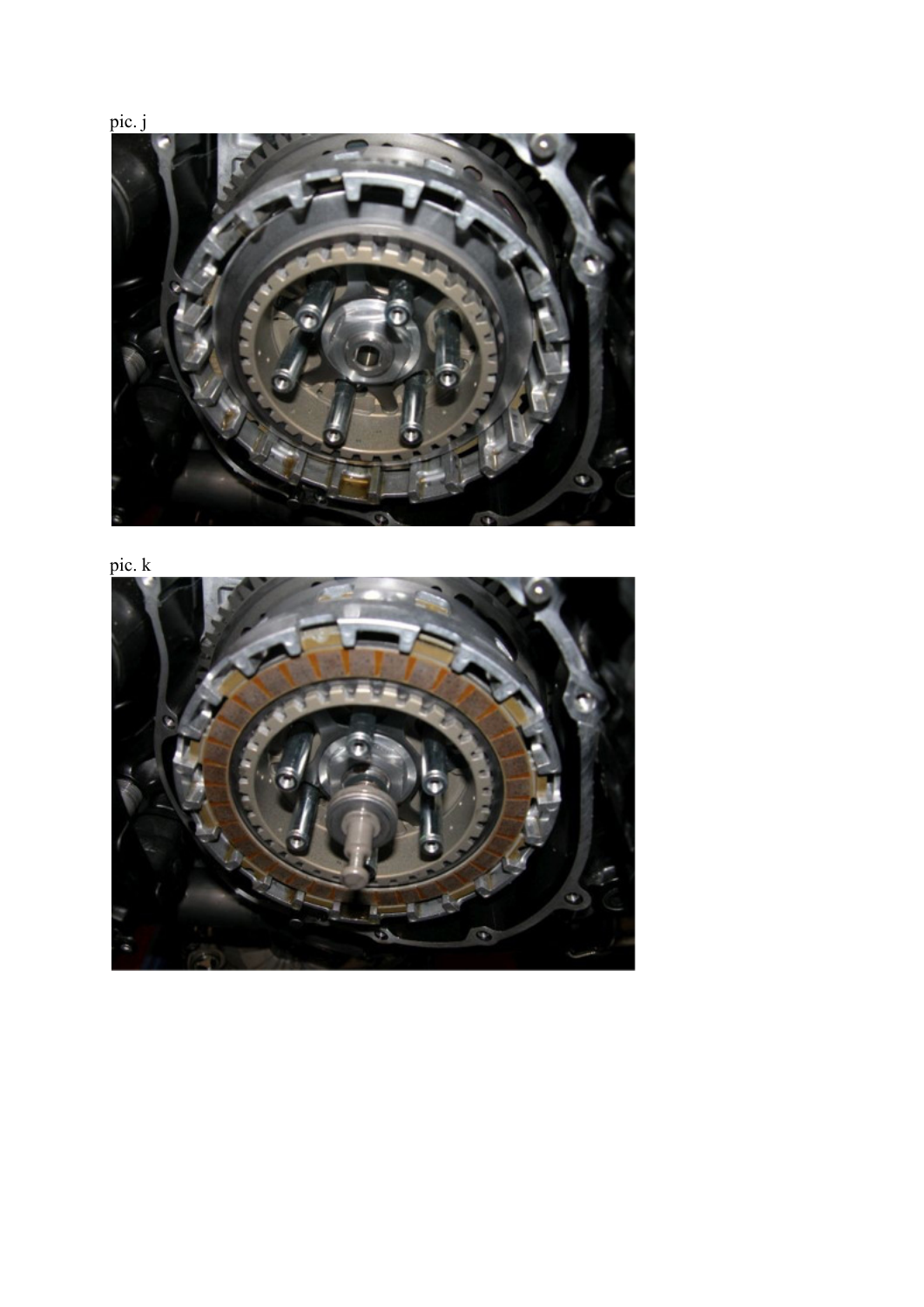



pic. m